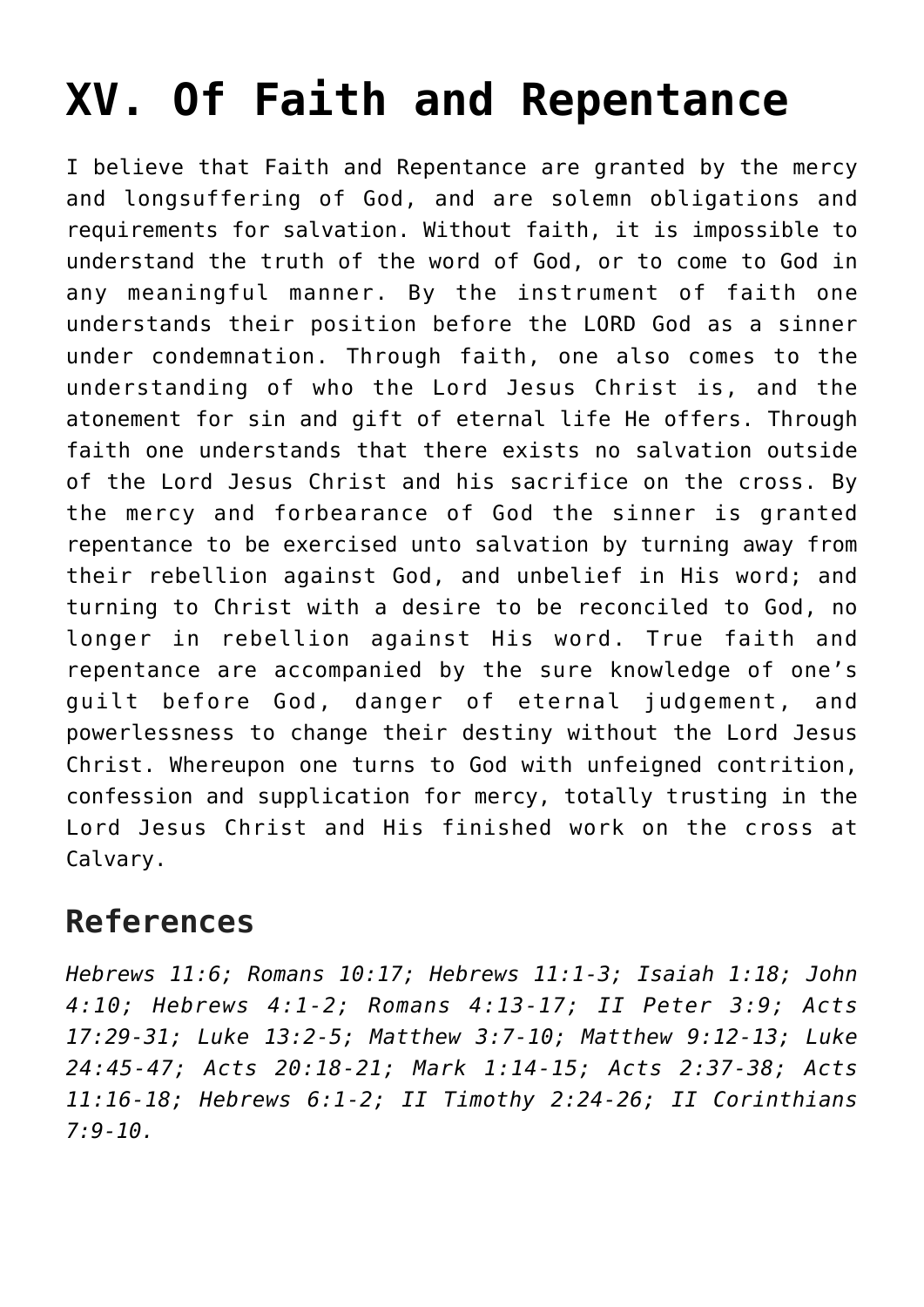## **Scriptures:**

But without faith *it is* impossible to please *him*: for he that cometh to God must believe that he is, and *that* he is a rewarder of them that diligently seek him. *(Hebrews 11:6)* So then faith *cometh* by hearing, and hearing by the word of God. *(Romans 10:17)*

Now faith is the substance of things hoped for, the evidence of things not seen. For by it the elders obtained a good report. Through faith we understand that the worlds were framed by the word of God, so that things which are seen were not made of things which do appear. *(Hebrews 11:1-3)*

Come now, and let us reason together, saith the LORD: though your sins be as scarlet, they shall be as white as snow; though they be red like crimson, they shall be as wool. *(Isaiah 1:18)*

Jesus answered and said unto her, If thou knewest the gift of God, and who it is that saith to thee, Give me to drink; thou wouldest have asked of him, and he would have given thee living water. *(John 4:10)*

Let us therefore fear, lest, a promise being left *us* of entering into his rest, any of you should seem to come short of it. For unto us was the gospel preached, as well as unto them: but the word preached did not profit them, not being mixed with faith in them that heard *it*. *(Hebrews 4:1-2)*

For the promise, that he should be the heir of the world, *was* not to Abraham, or to his seed, through the law, but through the righteousness of faith. For if they which are of the law *be* heirs, faith is made void, and the promise made of none effect: Because the law worketh wrath: for where no law is, *there is* no transgression. Therefore *it is* of faith, that *it might be* by grace; to the end the promise might be sure to all the seed; not to that only which is of the law, but to that also which is of the faith of Abraham; who is the father of us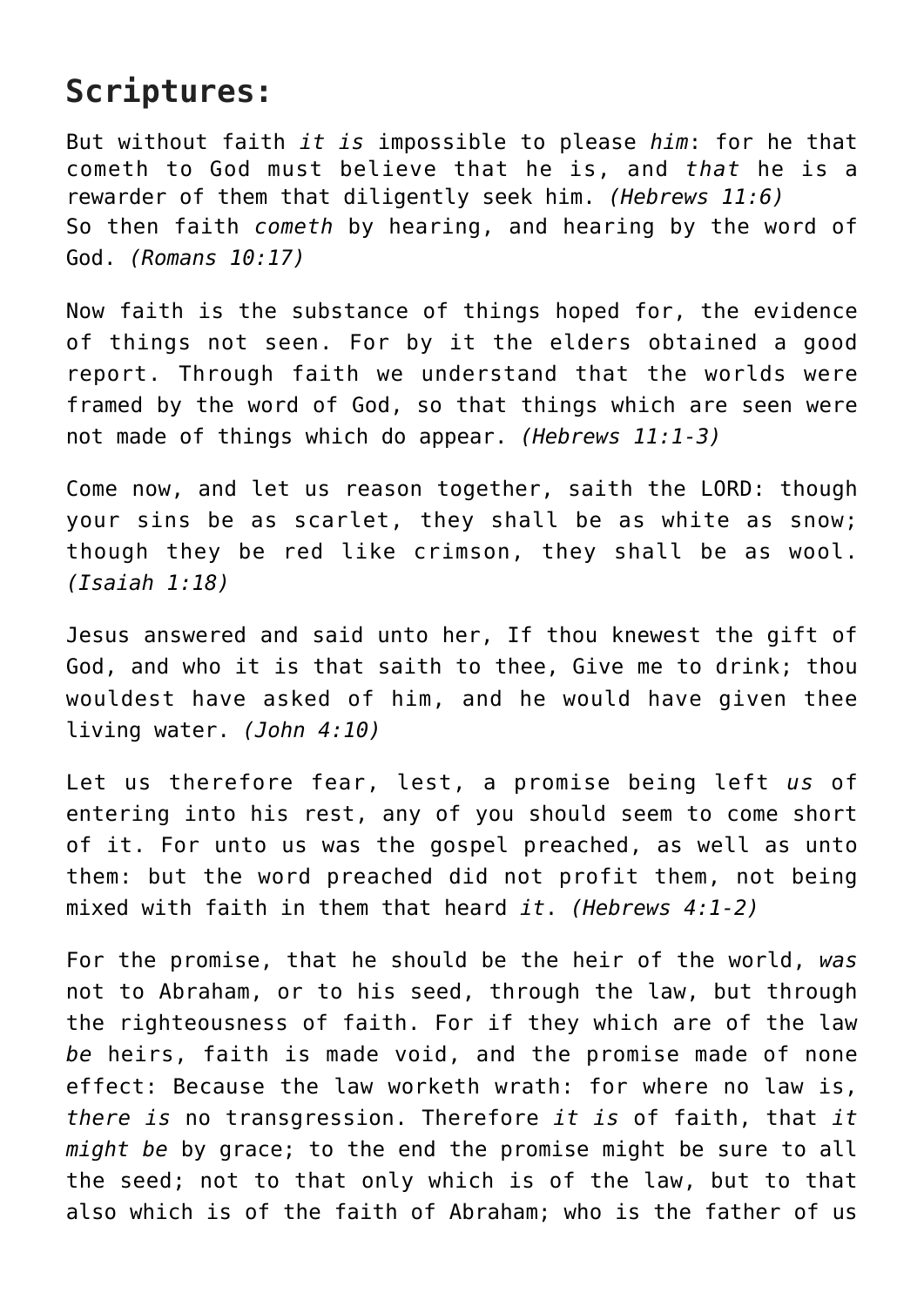all, (As it is written, I have made thee a father of many nations,) before him whom he believed, *even* God, who quickeneth the dead, and calleth those things which be not as though they were. *(Romans 4:13-17)*

The Lord is not slack concerning his promise, as some men count slackness; but is longsuffering to us-ward, not willing that any should perish, but that all should come to repentance. *(II Peter 3:9)*

Forasmuch then as we are the offspring of God, we ought not to think that the Godhead is like unto gold, or silver, or stone, graven by art and man's device. And the times of this ignorance God winked at; but now commandeth all men every where to repent: Because he hath appointed a day, in the which he will judge the world in righteousness by *that* man whom he hath ordained; *whereof* he hath given assurance unto all *men*, in that he hath raised him from the dead. *(Acts 17:29-31)*

And Jesus answering said unto them, Suppose ye that these Galilaeans were sinners above all the Galilaeans, because they suffered such things? I tell you, Nay: but, except ye repent, ye shall all likewise perish. Or those eighteen, upon whom the tower in Siloam fell, and slew them, think ye that they were sinners above all men that dwelt in Jerusalem? I tell you, Nay: but, except ye repent, ye shall all likewise perish. *(Luke 13:2-5)*

But when he saw many of the Pharisees and Sadducees come to his baptism, he said unto them, O generation of vipers, who hath warned you to flee from the wrath to come? Bring forth therefore fruits meet for repentance: And think not to say within yourselves, We have Abraham to *our* father: for I say unto you, that God is able of these stones to raise up children unto Abraham. And now also the axe is laid unto the root of the trees: therefore every tree which bringeth not forth good fruit is hewn down, and cast into the fire. *(Matthew 3:7-10)*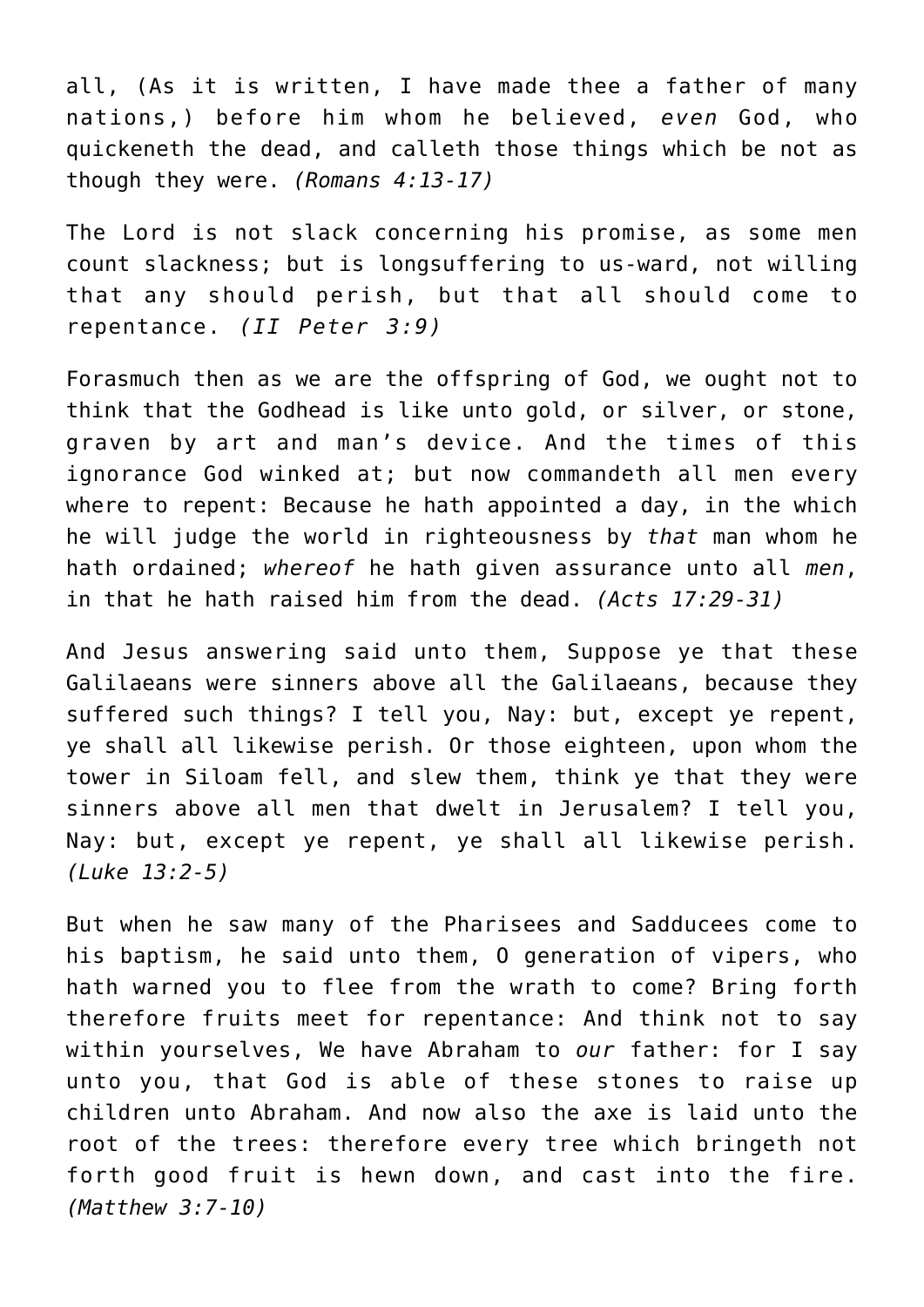But when Jesus heard *that*, he said unto them, They that be whole need not a physician, but they that are sick. But go ye and learn what *that* meaneth, I will have mercy, and not sacrifice: for I am not come to call the righteous, but sinners to repentance. *(Matthew 9:12-13)*

Then opened he their understanding, that they might understand the scriptures, And said unto them, Thus it is written, and thus it behoved Christ to suffer, and to rise from the dead the third day: And that repentance and remission of sins should be preached in his name among all nations, beginning at Jerusalem. *(Luke 24:45-47)*

And when they were come to him, he said unto them, Ye know, from the first day that I came into Asia, after what manner I have been with you at all seasons, Serving the Lord with all humility of mind, and with many tears, and temptations, which befell me by the lying in wait of the Jews: *And* how I kept back nothing that was profitable *unto you*, but have shewed you, and have taught you publickly, and from house to house, Testifying both to the Jews, and also to the Greeks, repentance toward God, and faith toward our Lord Jesus Christ. *(Acts 20:18-21)*

Now after that John was put in prison, Jesus came into Galilee, preaching the gospel of the kingdom of God, And saying, The time is fulfilled, and the kingdom of God is at hand: repent ye, and believe the gospel. *(Mark 1:14-15)*

Now when they heard *this*, they were pricked in their heart, and said unto Peter and to the rest of the apostles, Men *and* brethren, what shall we do? Then Peter said unto them, Repent, and be baptized every one of you in the name of Jesus Christ for the remission of sins, and ye shall receive the gift of the Holy Ghost. *(Acts 2:37-38)*

Then remembered I the word of the Lord, how that he said, John indeed baptized with water; but ye shall be baptized with the